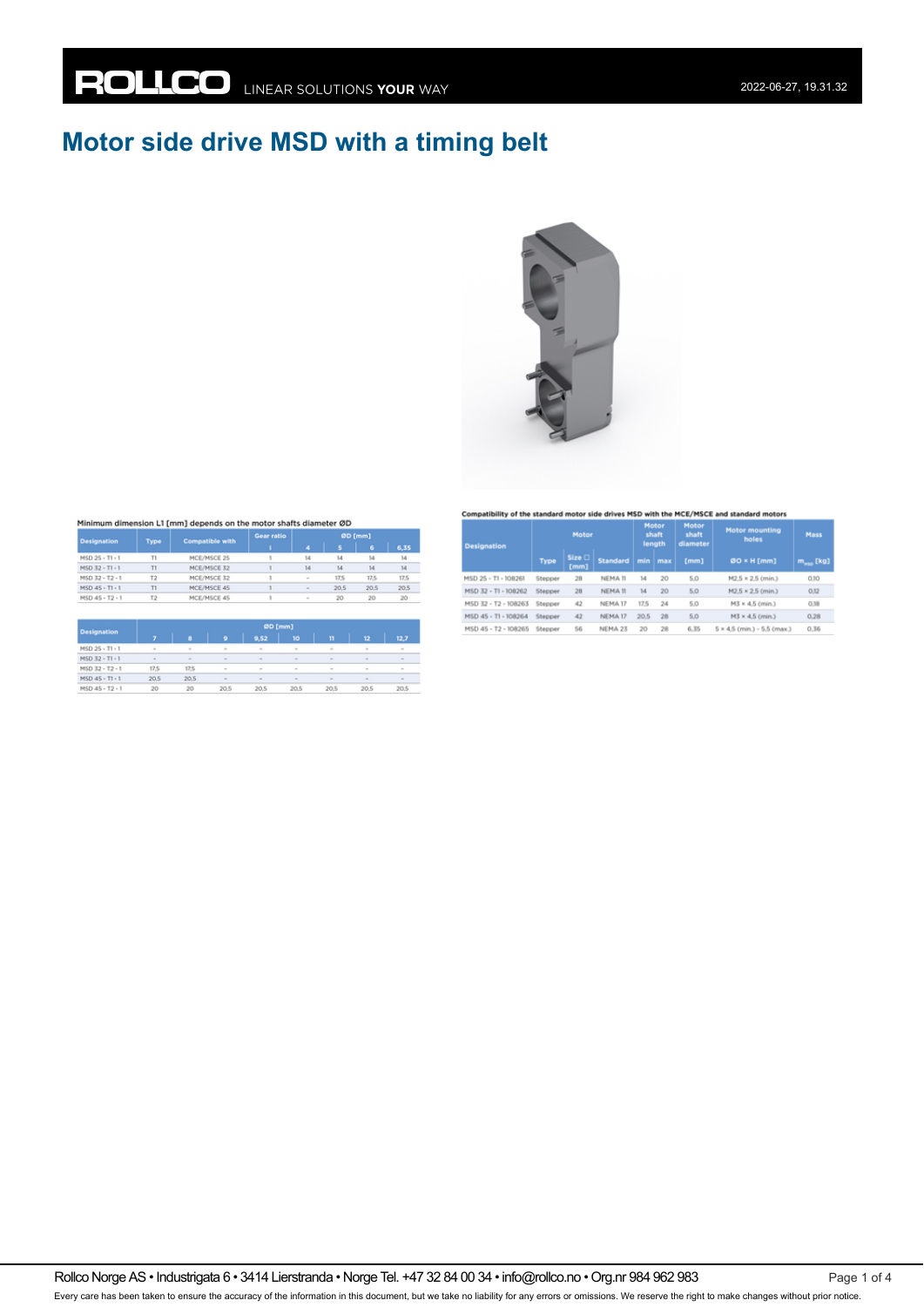## **Variant Data**

| <b>Designation</b>   | Type | <b>Compatible with</b> | Gear ratio (I) | <b>Max. Drive Torque</b><br>(Nm) | <b>Max. Radial Load on</b><br>Shaft (N) |
|----------------------|------|------------------------|----------------|----------------------------------|-----------------------------------------|
| MSD 25 - T1 - 108261 | Τ1   | MCE/MSCE 25            |                | 0.10                             | 15                                      |
| MSD 32 - T1 - 108262 | Τ1   | MCE/MSCE 32            |                | 0.10                             | 15                                      |
| MSD 32 - T2 - 108263 | T2   | MCE/MSCE 32            |                | 0.25                             | 15                                      |
| MSD 45 - T1 - 108264 | Τ1   | MCE/MSCE 45            |                | 0.30                             | 15                                      |
| MSD 45 - T2 - 108265 | T2   | MCE/MSCE 45            |                | 0.80                             | 45                                      |

| <b>Designation</b>   | No Load Torque (Nm) | Mass moment of inertia $(10^{-6})$ | Mass (kg) |
|----------------------|---------------------|------------------------------------|-----------|
| MSD 25 - T1 - 108261 | 0.01                | 0.39                               | 0.10      |
| MSD 32 - T1 - 108262 | 0.02                | 0,39                               | 0.12      |
| MSD 32 - T2 - 108263 | 0.02                | 1.04                               | 0.18      |
| MSD 45 - T1 - 108264 | 0.02                | 4,16                               | 0,28      |
| MSD 45 - T2 - 108265 | 0,02                | 4.20                               | 0.36      |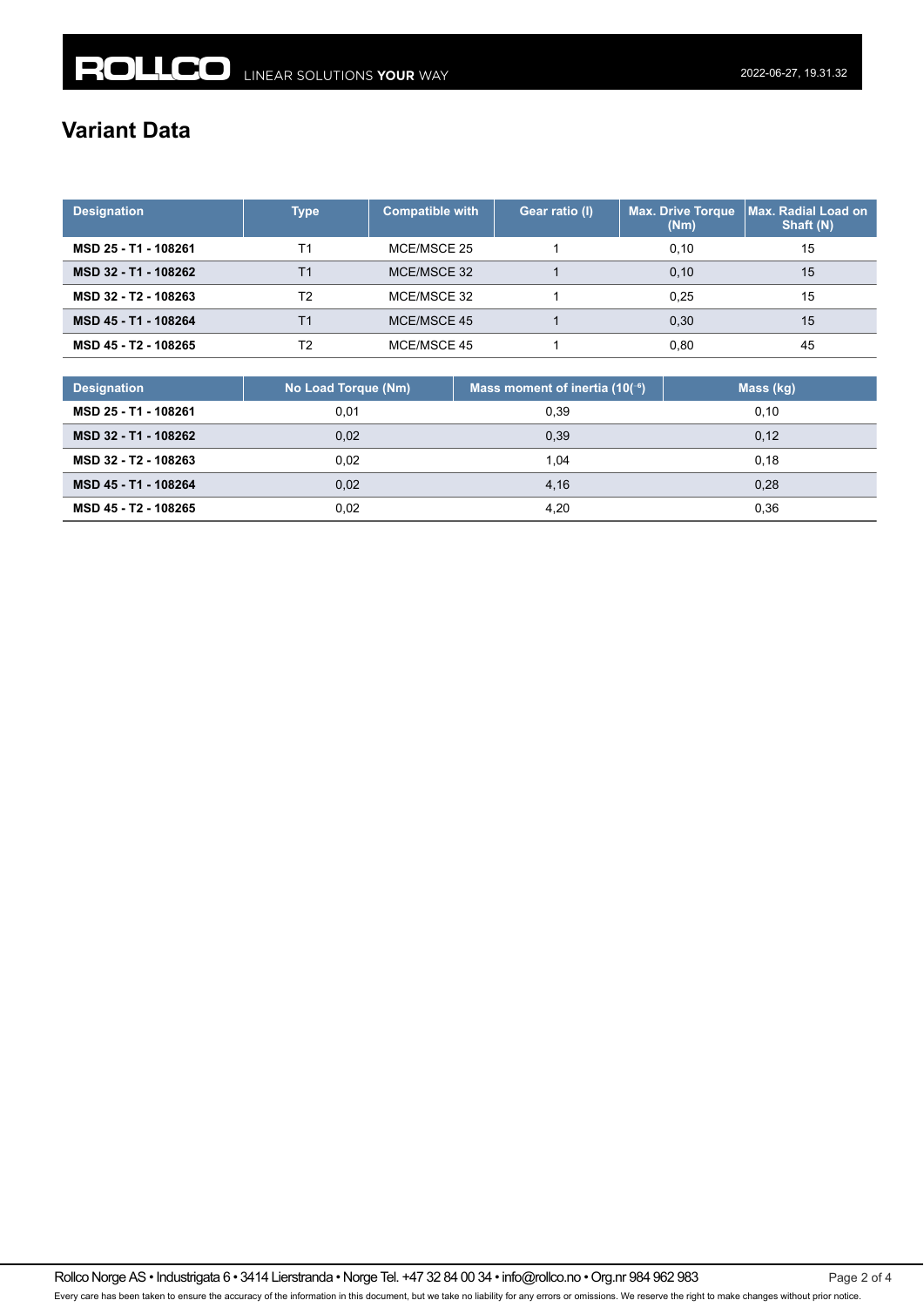ØO

### **Dimensions**







1 - MCE/MSCE

- 2 Motor side drive housing
- 3 Motor side drive cap
- 4 Motor side drive tensioning plate
- 5 Clamping set

6 - Motor

| <b>Designation</b>   | B      | E.               | E.    | G     | G <sub>2</sub> | N    | κ     |        | Þ  |
|----------------------|--------|------------------|-------|-------|----------------|------|-------|--------|----|
| MSD 25 - T1 - 108261 | max 35 | $52.5(\pm 0.5)$  | 31.50 | 22    | 19.50          | 5,50 | 12.25 | 83     | 18 |
| MSD 32 - T1 - 108262 | max 35 | $52.5 (\pm 0.5)$ | 31.50 | 22    | 19.50          | 5,50 | 15.75 | 86.50  | 22 |
| MSD 32 - T2 - 108263 | max 50 | $70.5 (\pm 0.5)$ | 44.50 | 22    | 19.50          | 6,50 | 15.75 | 110.50 | 22 |
| MSD 45 - T1 - 108264 | max 50 | $81 (\pm 0.5)$   | 44.50 | 27.50 | 24.50          | 6,50 | 22.25 | 128    | 32 |
| MSD 45 - T2 - 108265 | max 70 | $88.5 (\pm 0.5)$ | 59.50 | 27.50 | 24.50          | 6    | 22.25 | 144    | 32 |

- Motor side drive MSD

| <b>Designation</b>   | M <sub>2</sub>    | F <sub>2</sub> |       | c      |
|----------------------|-------------------|----------------|-------|--------|
| MSD 25 - T1 - 108261 | M4x6              | 24.50          | 38.50 | max 25 |
| MSD 32 - T1 - 108262 | M5x7              | 31,50          |       | max 25 |
| MSD 32 - T2 - 108263 | M <sub>5</sub> x7 | 31.50          | 48    | max 36 |
| MSD 45 - T1 - 108264 | M6x7              | 44.50          |       | max 36 |
| MSD 45 - T2 - 108265 | M6x7              | 44.50          | 64.50 | max 50 |

Rollco Norge AS • Industrigata 6 • 3414 Lierstranda • Norge Tel. +47 32 84 00 34 • info@rollco.no • Org.nr 984 962 983 Page 3 of 4